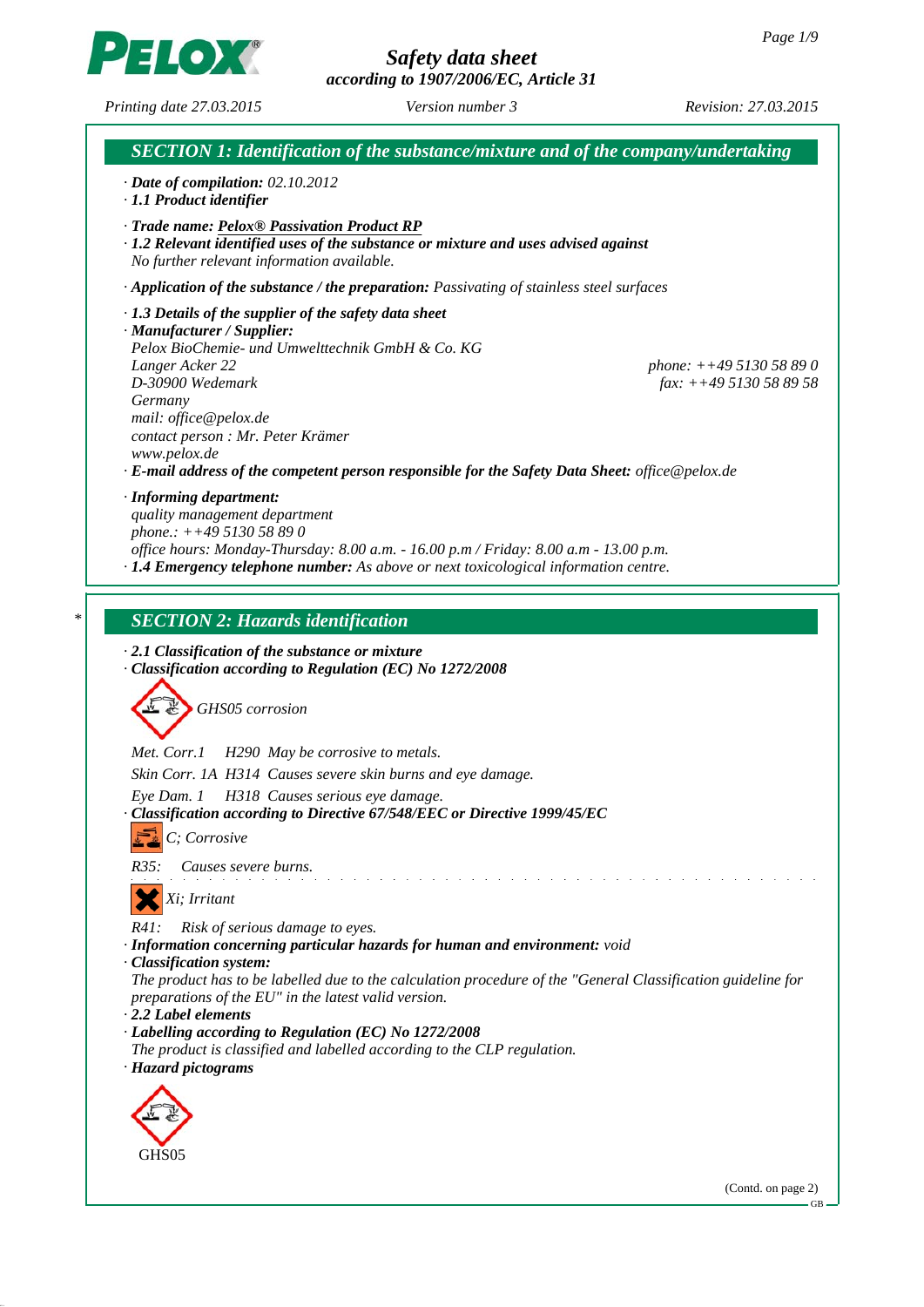*Safety data sheet according to 1907/2006/EC, Article 31*

*Printing date 27.03.2015 Revision: 27.03.2015 Version number 3*

**LOX** 

#### *Trade name: Pelox® Passivation Product RP*

|                                     | (Contd. of page 1)                                                                                                                                 |
|-------------------------------------|----------------------------------------------------------------------------------------------------------------------------------------------------|
| · <b>Signal word Danger</b>         |                                                                                                                                                    |
|                                     | · Hazard-determining components of labelling:                                                                                                      |
| Nitric acid                         |                                                                                                                                                    |
| · Hazard statements                 |                                                                                                                                                    |
|                                     | H290 May be corrosive to metals.                                                                                                                   |
|                                     | H314 Causes severe skin burns and eye damage.                                                                                                      |
| $\cdot$ Precautionary statements    |                                                                                                                                                    |
| P <sub>260</sub>                    | Do not breathe mist/vapours/spray.                                                                                                                 |
| <i>P280</i>                         | Wear protective gloves/protective clothing/eye protection/face protection.                                                                         |
|                                     | P301+P330+P331 IF SWALLOWED: rinse mouth. Do NOT induce vomiting.                                                                                  |
|                                     | P303+P361+P353 IF ON SKIN (or hair): Take off immediately all contaminated clothing. Rinse skin with<br>water/shower.                              |
|                                     | P305+P351+P338 IF IN EYES: Rinse cautiously with water for several minutes. Remove contact lenses, if<br>present and easy to do. Continue rinsing. |
| <i>P310</i>                         | Immediately call a POISON CENTER/doctor.                                                                                                           |
| . 2.3 Other hazards                 |                                                                                                                                                    |
|                                     | · Results of PBT and vPvB assessment                                                                                                               |
| $\cdot$ <b>PBT:</b> Not applicable. |                                                                                                                                                    |
| $\cdot v$ PvB: Not applicable.      |                                                                                                                                                    |

# *\* SECTION 3: Composition/information on ingredients*

*· 3.2 Chemical characterisation: Mixtures*

*· Description: Mixture of the substances listed below with nonhazardous additions.*

|  | · Dangerous components: |
|--|-------------------------|
|--|-------------------------|

| CAS: 7697-37-2                                                                                         | Nitric acid                                                                                                           | $20 - 5\%$ |  |
|--------------------------------------------------------------------------------------------------------|-----------------------------------------------------------------------------------------------------------------------|------------|--|
| EINECS: 231-714-2                                                                                      | $\sqrt{\mathbf{E} C}$ $C$ $R35$ ; $\sqrt{\mathbf{A} C}$ $R8$                                                          |            |  |
|                                                                                                        | Index number: 007-004-00-1 $\bigotimes_{x} C_x$ Liq. 3, H272; $\bigotimes_{x} Met.$ Corr.1, H290; Skin Corr. 1A, H314 |            |  |
| $\cdot$ <b>Additional information:</b> For the wording of the listed risk phrases refer to section 16. |                                                                                                                       |            |  |
| $\cdot$ Ingredients according to Regulation (EC) No 648/2004:                                          |                                                                                                                       |            |  |

*non-ionic surfactants < 5%*

# *SECTION 4: First aid measures*

#### *· 4.1 Description of first aid measures*

#### *· General information:*

*Immediately remove any clothing contaminated by the product.*

*In case of irregular breathing or respiratory arrest provide artificial respiration.*

*· After inhalation:*

*Supply fresh air. If required, provide artificial respiration. Keep patient warm. Consult doctor if symptoms persist.*

*In case of unconsciousness bring patient into stable side position for transport.*

*· After skin contact:*

*Instantly wash with water and soap and rinse thoroughly.*

*Immediate medical treatment necessary. Failure to treat burns can prevent wounds from healing.*

*· After eye contact:*

*Rinse opened eye for several minutes under running water. Then consult doctor.*

*Remove contact lenses, if present and easy to do.*

*· After swallowing:*

*Rinse out mouth and then drink plenty of water.*

*Do not induce vomiting; instantly call for medical help.*

*· 4.2 Most important symptoms and effects, both acute and delayed No further relevant information available.*

*· Danger: Danger of gastric perforation.*

(Contd. on page 3)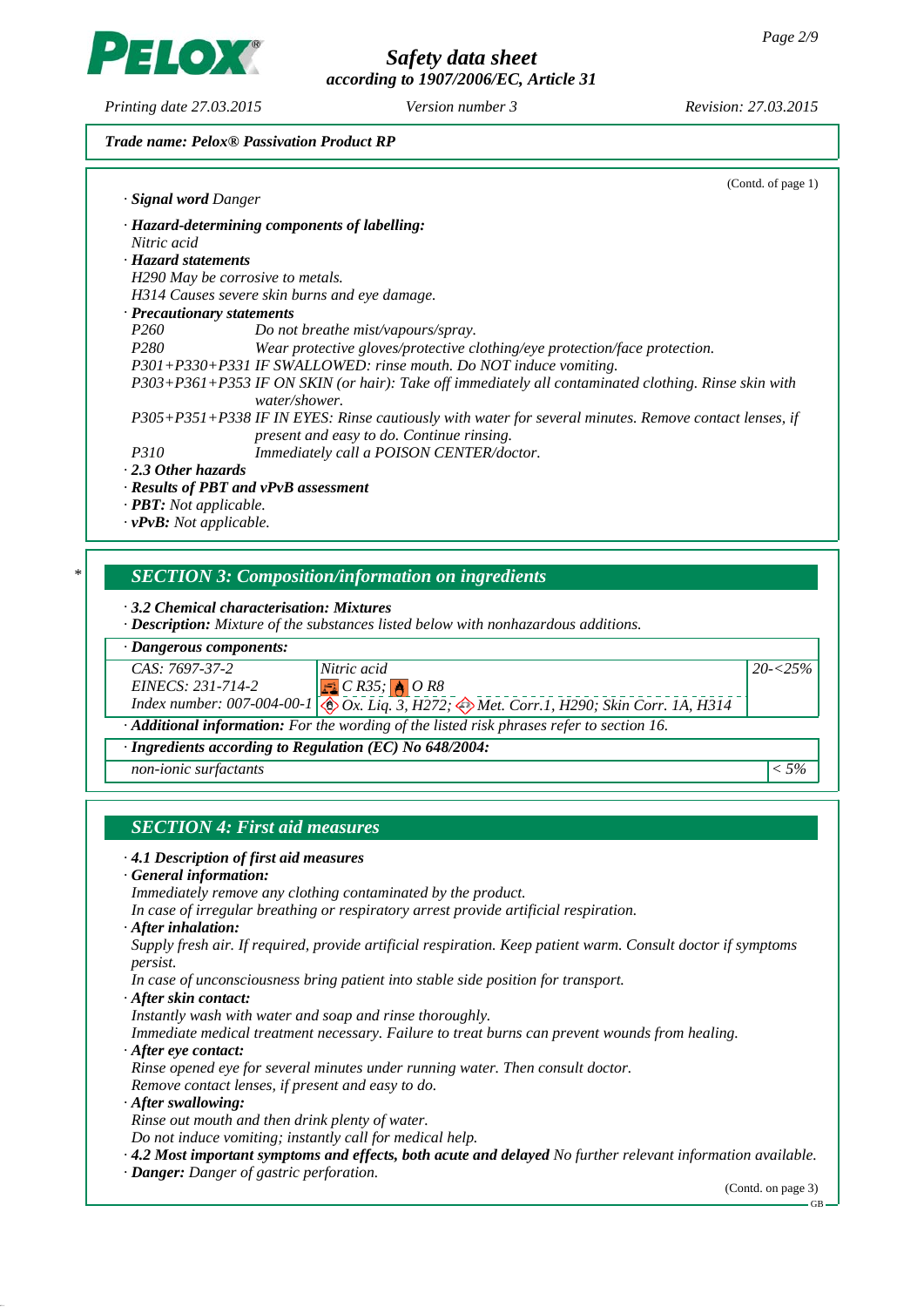*according to 1907/2006/EC, Article 31*

*Printing date 27.03.2015 Revision: 27.03.2015 Version number 3*

**LO)** 

*Trade name: Pelox® Passivation Product RP*

(Contd. of page 2)

*· 4.3 Indication of any immediate medical attention and special treatment needed symptomatic treatment*

# *SECTION 5: Firefighting measures*

*· 5.1 Extinguishing media*

- *· Suitable extinguishing agents Use fire fighting measures that suit the environment.*
- *· 5.2 Special hazards arising from the substance or mixture*
- *Can be released in case of fire:*
- *Nitrogen oxides (NOx)*

*Carbon monoxide (CO) and Carbon dioxide (CO*₂*)*

- *· 5.3 Advice for firefighters*
- *· Protective equipment: Wear self-contained breathing apparatus. Wear full protective suit.*
- *· Additional information Dispose of fire debris and contaminated fire fighting water in accordance with official regulations. If without risk possible, move drums with material away from dangerous area.*

# *SECTION 6: Accidental release measures*

*· 6.1 Personal precautions, protective equipment and emergency procedures Wear protective equipment. Keep unprotected persons away. Ensure adequate ventilation. Do not breathe vapour. Avoid contact with skin and eyes. · 6.2 Environmental precautions: Do not allow to enter drainage system, surface or ground water. Inform respective authorities in case product reaches water or sewage system. Prevent material from reaching sewage system, holes and cellars. · 6.3 Methods and material for containment and cleaning up: Ensure adequate ventilation. Absorb with liquid-binding material (sand, diatomite, acid binders, universal binders, sawdust). Do not allow to dry out. Send for recovery or disposal in suitable containers. Dispose of the material collected according to regulations. · 6.4 Reference to other sections See Section 7 for information on safe handling See Section 8 for information on personal protection equipment. See Section 13 for information on disposal.*

# *\* SECTION 7: Handling and storage*

*· 7.1 Precautions for safe handling Ensure good ventilation/exhaustion at the workplace. Prevent formation of aerosols. Do not breathe vapour/spray. Avoid contact with skin and eyes. Keep containers tightly sealed. When diluting, always stir the product into standing water. Make sure that all applicable workplace limits are observed. · Information about protection against explosions and fires: Prevent from drying out.*

(Contd. on page 4)

GB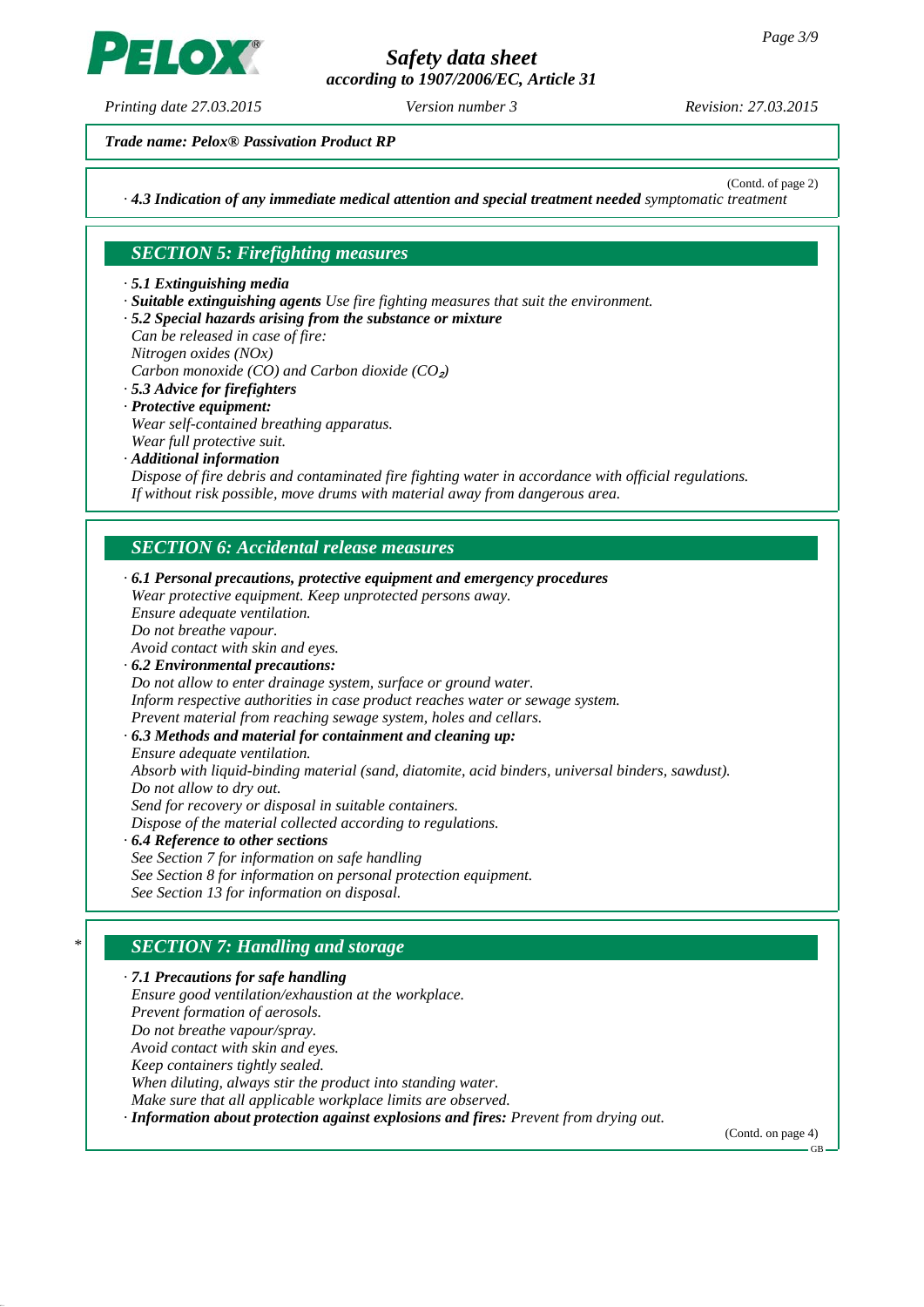*according to 1907/2006/EC, Article 31*

*Printing date 27.03.2015 Revision: 27.03.2015 Version number 3*

PELOX

# *Trade name: Pelox® Passivation Product RP*

|   |                                                                                                                                                    | (Contd. of page 3) |
|---|----------------------------------------------------------------------------------------------------------------------------------------------------|--------------------|
|   | · 7.2 Conditions for safe storage, including any incompatibilities                                                                                 |                    |
|   | · Storage                                                                                                                                          |                    |
|   | · Requirements to be met by storerooms and containers:                                                                                             |                    |
|   | Store only in the original container.                                                                                                              |                    |
|   | Provide acid-resistant floor.                                                                                                                      |                    |
|   | Observe all local and national regulations for storage of water polluting products.<br>· Information about storage in one common storage facility: |                    |
|   | Store away from foodstuffs.                                                                                                                        |                    |
|   | Store away from reducing agents.                                                                                                                   |                    |
|   | Do not store together with alkalis (caustic solutions).                                                                                            |                    |
|   | Store away from metals.                                                                                                                            |                    |
|   | Store away from flammable substances.                                                                                                              |                    |
|   | · Further information about storage conditions:                                                                                                    |                    |
|   | Store container in a well ventilated position.                                                                                                     |                    |
|   | Store in cool, dry conditions in well sealed containers.<br>Protect from heat and direct sunlight.                                                 |                    |
|   | Store in a locked cabinet or with access restricted to specifically instructed persons.                                                            |                    |
|   | $\cdot$ 7.3 Specific end use(s) No further relevant information available.                                                                         |                    |
|   |                                                                                                                                                    |                    |
|   |                                                                                                                                                    |                    |
| ∗ | <b>SECTION 8: Exposure controls/personal protection</b>                                                                                            |                    |
|   |                                                                                                                                                    |                    |
|   | $\cdot$ Additional information about design of technical systems: No further data; see item 7.                                                     |                    |
|   | $\cdot$ 8.1 Control parameters                                                                                                                     |                    |
|   | Components with critical values that require monitoring at the workplace:                                                                          |                    |
|   | 7697-37-2 Nitric acid                                                                                                                              |                    |
|   | <b>WEL</b> (Great Britain)<br>Short-term value: $2.6$ mg/m <sup>3</sup> , 1 ppm                                                                    |                    |
|   | $IOELV$ (European Union) Short-term value: 2.6 mg/m <sup>3</sup> , 1 ppm                                                                           |                    |
|   | 10102-43-9 nitrogen monoxide                                                                                                                       |                    |
|   | $IOELV$ (European Union) Long-term value: 30 mg/m <sup>3</sup> , 25 ppm                                                                            |                    |
|   | · DNELs                                                                                                                                            |                    |
|   | 7697-37-2 Nitric acid                                                                                                                              |                    |
|   |                                                                                                                                                    |                    |
|   | Inhalative DNEL acute / short-term exposure - local effects 1.3 mg/m <sup>3</sup> (general population)                                             |                    |
|   | $2.6$ mg/m <sup>3</sup> (worker)                                                                                                                   |                    |
|   | $1.3$ mg/m <sup>3</sup> (worker)<br>DNEL long-term exposure - local effects                                                                        |                    |
|   | DNEL long-term exposure - systemic effects<br>0.65 mg/m <sup>3</sup> (general population)                                                          |                    |
|   |                                                                                                                                                    |                    |
|   | $\cdot$ 8.2 Exposure controls<br>· Personal protective equipment                                                                                   |                    |
|   | · General protective and hygienic measures                                                                                                         |                    |
|   | Keep away from foodstuffs, beverages and food.                                                                                                     |                    |
|   | Instantly remove any contaminated garments.                                                                                                        |                    |
|   | Wash hands during breaks and at the end of the work.                                                                                               |                    |
|   | Use skin protection cream for preventive skin protection.                                                                                          |                    |
|   | Do not inhale gases / fumes / aerosols.                                                                                                            |                    |
|   | Avoid contact with the eyes and skin.<br>Do not eat, drink or smoke while working.                                                                 |                    |
|   | Do not carry cleaning cloths impregnated with the product in trouser pockets.                                                                      |                    |
|   | · Breathing equipment: Use breathing protection in case of insufficient ventilation.                                                               |                    |
|   | · Recommended filter device for short term use: Special gas filter NO-P3                                                                           |                    |
|   | · Protection of hands: Pelox® PVC acid protective gloves                                                                                           |                    |
|   |                                                                                                                                                    | (Contd. on page 5) |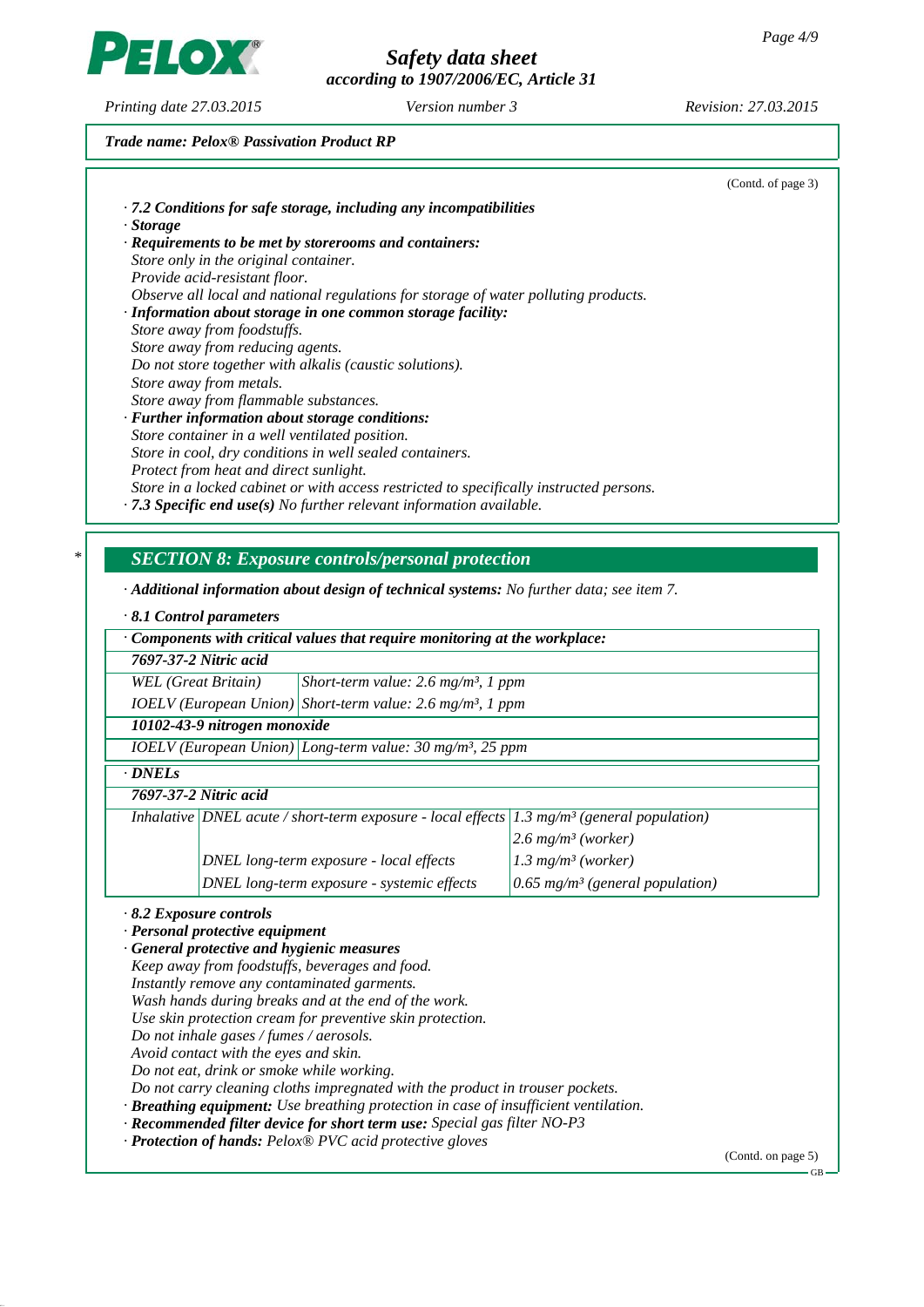*Safety data sheet according to 1907/2006/EC, Article 31*

*Printing date 27.03.2015 Revision: 27.03.2015 Version number 3*

#### *Trade name: Pelox® Passivation Product RP*

*· Penetration time of glove material*

*The exact break through time has to be found out by the manufacturer of the protective gloves and has to be observed.*

*· Eye protection: Tightly sealed safety glasses*

*· Body protection:*

*Acid resistant protective clothing*

*Body protection must be chosen depending on activity and possible exposure.*

*· Limitation and supervision of exposure into the environment*

*Do not allow to enter drainage system, surface or ground water.*

# *SECTION 9: Physical and chemical properties*

| .9.1 Information on basic physical and chemical properties |                              |
|------------------------------------------------------------|------------------------------|
| <b>General Information</b>                                 |                              |
| $\cdot$ Appearance:                                        |                              |
| Form:<br>Colour:                                           | liquid<br>colourless         |
| $\cdot$ Smell:                                             | light                        |
|                                                            | pungent                      |
| · Odour threshold:                                         | not determined               |
| $\cdot$ pH-value:                                          | $\langle l$                  |
| · Change in condition                                      |                              |
| Melting point/Melting range:                               | not determined               |
| <b>Boiling point/Boiling range:</b>                        | not determined               |
| · Flash point:                                             | not applicable               |
| · Inflammability (solid, gaseous)                          | not applicable               |
| · Ignition temperature:                                    | not determined               |
| · Decomposition temperature:                               | Not determined.              |
| · Self-inflammability:                                     | Product is not selfigniting. |
| · Danger of explosion:                                     | Product is not explosive.    |
| Critical values for explosion:                             |                              |
| Lower:                                                     | not applicable               |
| <b>Upper:</b>                                              | Not determined.              |
| Oxidising properties                                       | not determined               |
| · Vapor pressure:                                          | Not determined.              |
| $\cdot$ Density:                                           | not determined               |
| · Bulk density:                                            | not applicable               |
| · Relative density                                         | Not determined.              |
| $\cdot$ Vapour density (AIR = 1):                          | Not determined.              |
| $\cdot$ Evaporation rate                                   | Not determined.              |
| · Solubility in / Miscibility with                         |                              |
| Water:                                                     | fully miscible               |
| · Partition coefficient (n-octanol/water): Not determined. |                              |
| · Viscosity:                                               |                              |
| dynamic:                                                   | not determined               |
| kinematic:                                                 | not determined               |
|                                                            | (Contd. on page 6)           |



(Contd. of page 4)

GB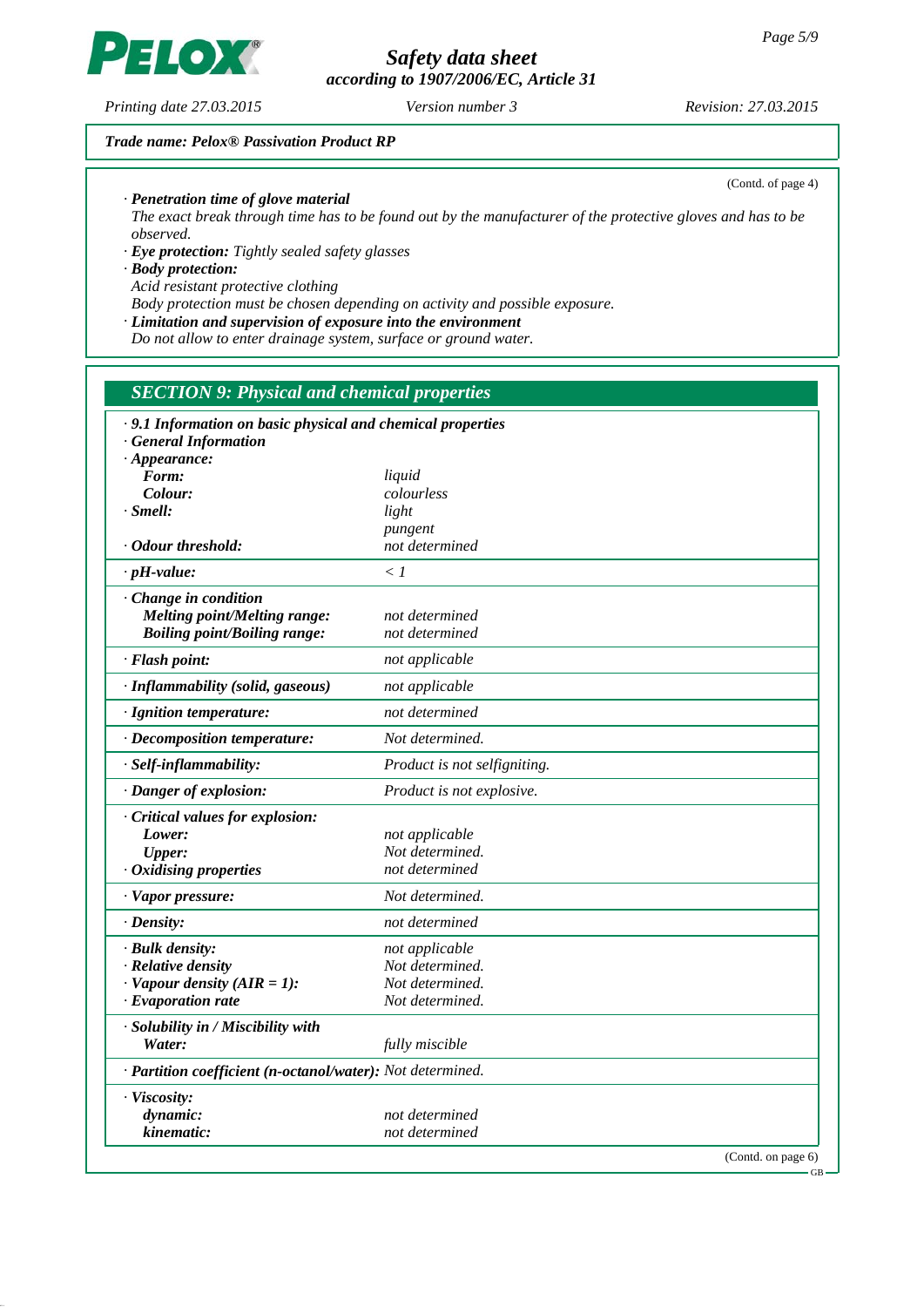*according to 1907/2006/EC, Article 31*

*Printing date 27.03.2015 Revision: 27.03.2015 Version number 3*

LOX

(Contd. of page 5)

### *Trade name: Pelox® Passivation Product RP*

*· 9.2 Other information No further relevant information available.*

# *SECTION 10: Stability and reactivity*

*· 10.1 Reactivity see 10.3*

*· 10.2 Chemical stability*

- *· Thermal decomposition / conditions to be avoided: No decomposition if used according to specifications. · 10.3 Possibility of hazardous reactions*
- *Reacts with metals to form nitrous fumes and hydrogen Flammable if water content dries out*
- *· 10.4 Conditions to avoid No further relevant information available.*
- *· 10.5 Incompatible materials:*
- *Alkaline materials*
- *Reducing agents*
- *Metals*
- *· 10.6 Hazardous decomposition products: Nitrogen oxides (NOx)*

*Carbon monoxide (CO) and Carbon dioxide (CO<sub>2</sub>)* 

## *\* SECTION 11: Toxicological information*

*· 11.1 Information on toxicological effects*

*· Acute toxicity:*

### *· LD/LC50 values that are relevant for classification:*

*7697-37-2 Nitric acid*

*Oral LDLo 430 mg/kg (human)*

*Inhalative LC0/4 h > 800 mg/l (rat)*

# *· Primary irritant effect:*

- *· on the skin: Strong caustic effect on skin and mucous membranes.*
- *· on the eye:*
- *Corrosive*

*Strong irritant with the danger of severe eye injury.*

*· Additional toxicological information:*

*The product shows the following dangers according to the calculation method of the General EC Classification Guidelines for Preparations as issued in the latest version:*

*Corrosive*

*Irritant*

*Swallowing will lead to a strong caustic effect on mouth and throat and to the danger of perforation of esophagus and stomach.*

*· Sensitisation No sensitizing effect known.*

*· CMR effects (carcinogenity, mutagenicity and toxicity for reproduction)*

*According to present knowledge no CMR-effects known.*

# *SECTION 12: Ecological information*

#### *· 12.1 Toxicity*

| · Aquatic toxicity:   |  |
|-----------------------|--|
| 7697-37-2 Nitric acid |  |

# *LC50/96 h 72 mg/l (gambusia affinis)*

*12.5 mg/l (rainbow trout (oncorhynchus mykiss)) (pH 3,7) Literaturangabe*

(Contd. on page 7)

GB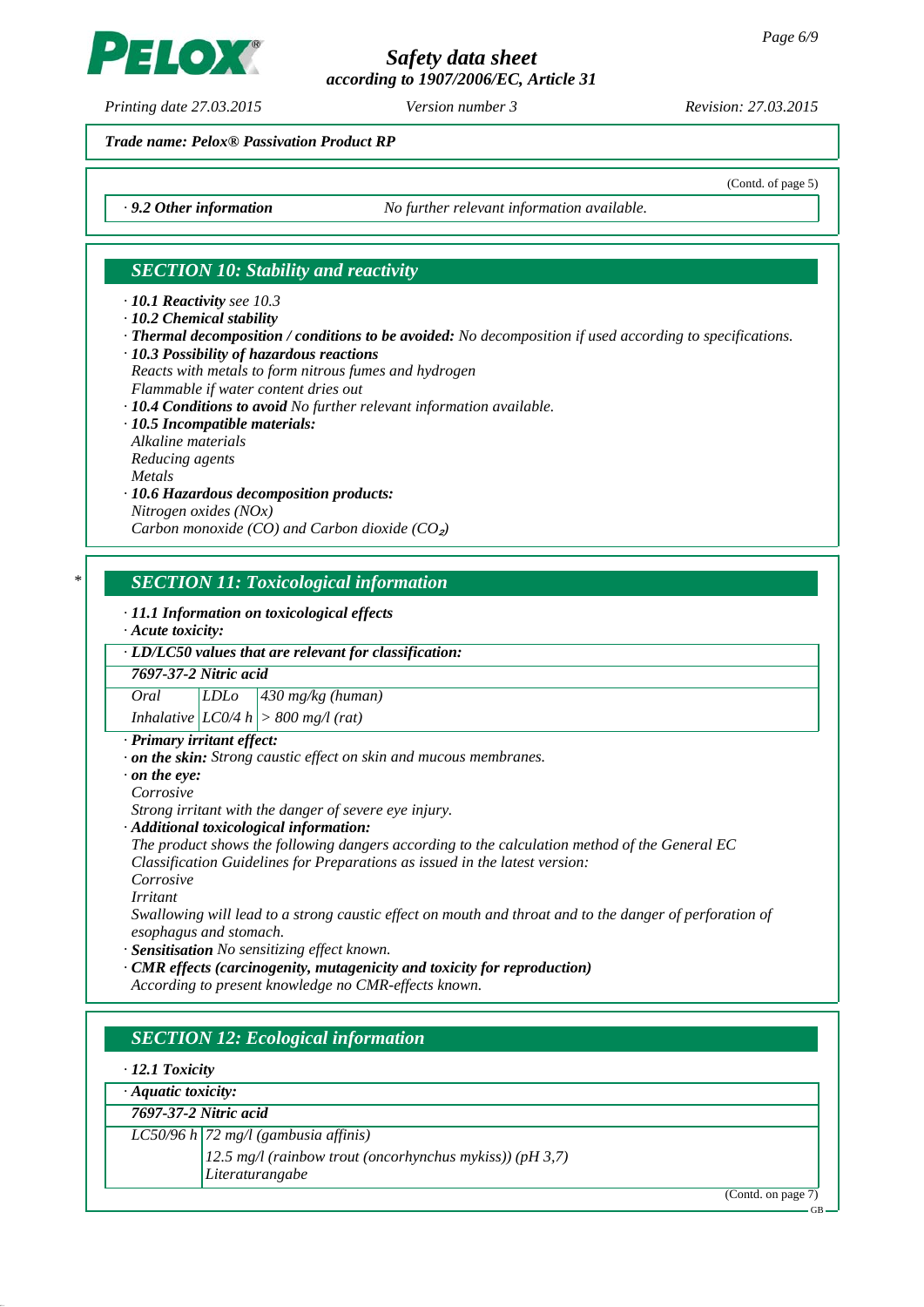*according to 1907/2006/EC, Article 31*

*Printing date 27.03.2015 Revision: 27.03.2015 Version number 3*

 $\left( \bullet \right)$ 

#### *Trade name: Pelox® Passivation Product RP*

(Contd. of page 6) *· 12.2 Persistence and degradability Anorganic product, is not eliminable from water by means of biological cleaning processes. · 12.3 Bioaccumulative potential Not bioaccumulative · 12.4 Mobility in soil No further relevant information available. · Additional ecological information: · General notes: Do not allow undiluted product or large quantities of it to reach ground water, water bodies or sewage system. Must not reach sewage water or drainage ditch undiluted or unneutralised. Water hazard class 1 (Self-assessment): slightly hazardous for water · 12.5 Results of PBT and vPvB assessment · PBT: Not applicable. · vPvB: Not applicable. · 12.6 Other adverse effects No further relevant information available. SECTION 13: Disposal considerations · 13.1 Waste treatment methods · Recommendation Disposal must be made according to official regulations. · European waste catalogue: Waste disposal key numbers from EWC have to be assigned depending on origin and processing. · Uncleaned packagings: · Recommendation: Disposal must be made according to official regulations. \* SECTION 14: Transport information · 14.1 UN-Number · ADR, IMDG, IATA UN2031 · 14.2 UN proper shipping name · ADR UN2031 NITRIC ACID, MIXTURE · IMDG, IATA NITRIC ACID SOLUTION · 14.3 Transport hazard class(es) · ADR · Class 8 (C1) Corrosive substances. · Label 8 · IMDG, IATA · Class 8 Corrosive substances. · Label 8 · 14.4 Packing group · ADR, IMDG, IATA II · 14.6 Special precautions for user Warning: Corrosive substances. · Kemler Number: 80*

(Contd. on page 8)

GB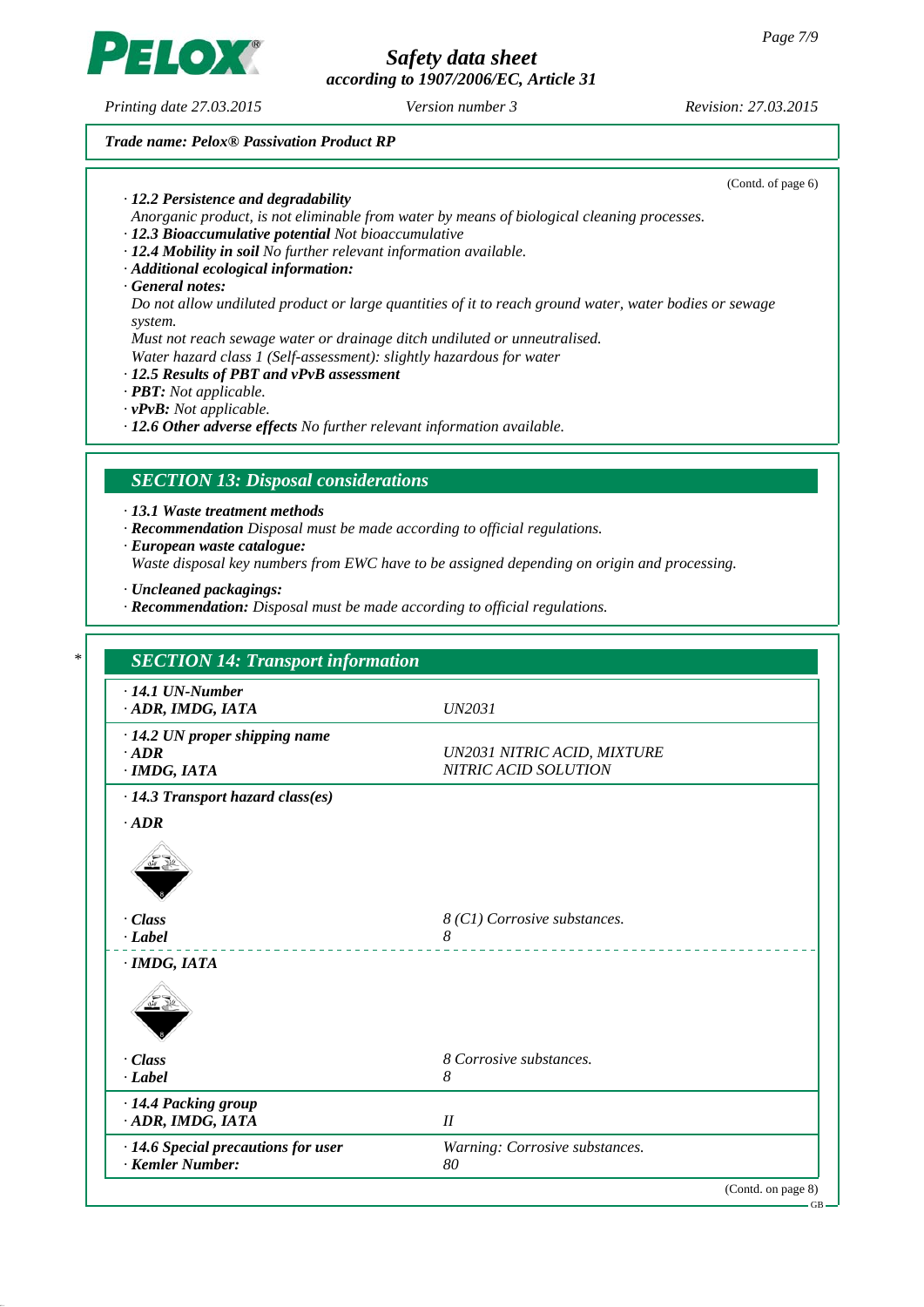**IO)** 

# *Safety data sheet according to 1907/2006/EC, Article 31*

*Printing date 27.03.2015 Revision: 27.03.2015 Version number 3*

#### *Trade name: Pelox® Passivation Product RP*

|                                                         | (Contd. of page 7)                                 |
|---------------------------------------------------------|----------------------------------------------------|
| · EMS Number:                                           | $F-A, S-B$                                         |
| · Segregation groups                                    | Acids                                              |
| $\cdot$ 14.7 Transport in bulk according to Annex II of |                                                    |
| <b>MARPOL73/78 and the IBC Code</b>                     | Not applicable.                                    |
| · Transport/Additional information:                     | Transport by post may be prohibited or restricted. |
| $\cdot$ ADR                                             |                                                    |
| $\cdot$ Excepted quantities (EQ):                       | E <sub>2</sub>                                     |
| $\cdot$ Limited quantities (LQ):                        | II.                                                |
| $\cdot$ Excepted quantities (EQ)                        | Code: E2                                           |
|                                                         | Maximum net quantity per inner packaging: 30 ml    |
|                                                         | Maximum net quantity per outer packaging: 500 ml   |
| · Transport category:                                   | 2                                                  |
| · Tunnel restriction code:                              | E                                                  |
| $\cdot$ IMDG                                            |                                                    |
| $\cdot$ Limited quantities (LQ)                         | II.                                                |
| $\cdot$ Excepted quantities (EQ)                        | Code: E2                                           |
|                                                         | Maximum net quantity per inner packaging: 30 ml    |
|                                                         | Maximum net quantity per outer packaging: 500 ml   |
| · UN "Model Regulation":                                | UN2031, NITRIC ACID, MIXTURE, 8, II                |

# *SECTION 15: Regulatory information*

*· 15.1 Safety, health and environmental regulations/legislation specific for the substance or mixture*

*· National regulations*

*· Information about limitation of use: Employment restrictions concerning young persons must be observed.*

*· Decree to be applied in case of technical fault: Directive 96/82/EC does not apply.*

*· Water hazard class: Water hazard class 1 (Self-assessment): slightly hazardous for water*

*· 15.2 Chemical safety assessment: A Chemical Safety Assessment has not been carried out.*

# *SECTION 16: Other information*

*These data are based on our present knowledge. However, they shall not constitute a guarantee for any specific product features and shall not establish a legally valid contractual relationship.*

*· Relevant phrases*

*The(se) R- resp. H-phrase(s) are those of the ingredient(s) and do(es) not necessarily represent the classification of the product.*

*H272 May intensify fire; oxidiser.*

*H290 May be corrosive to metals.*

*H314 Causes severe skin burns and eye damage.*

*R35 Causes severe burns.*

*R8 Contact with combustible material may cause fire.*

#### *· Department issuing MSDS: C.S.B. GmbH Phone: +49 - 2151 - 652086-0 Düsseldorfer Str. 113 Fax: +49 - 2151 - 652086-9 47809 Krefeld / Germany*

*· Abbreviations and acronyms: ADR: Accord européen sur le transport des marchandises dangereuses par Route (European Agreement concerning the International Carriage of Dangerous Goods by Road) IMDG: International Maritime Code for Dangerous Goods*

(Contd. on page 9)

GB